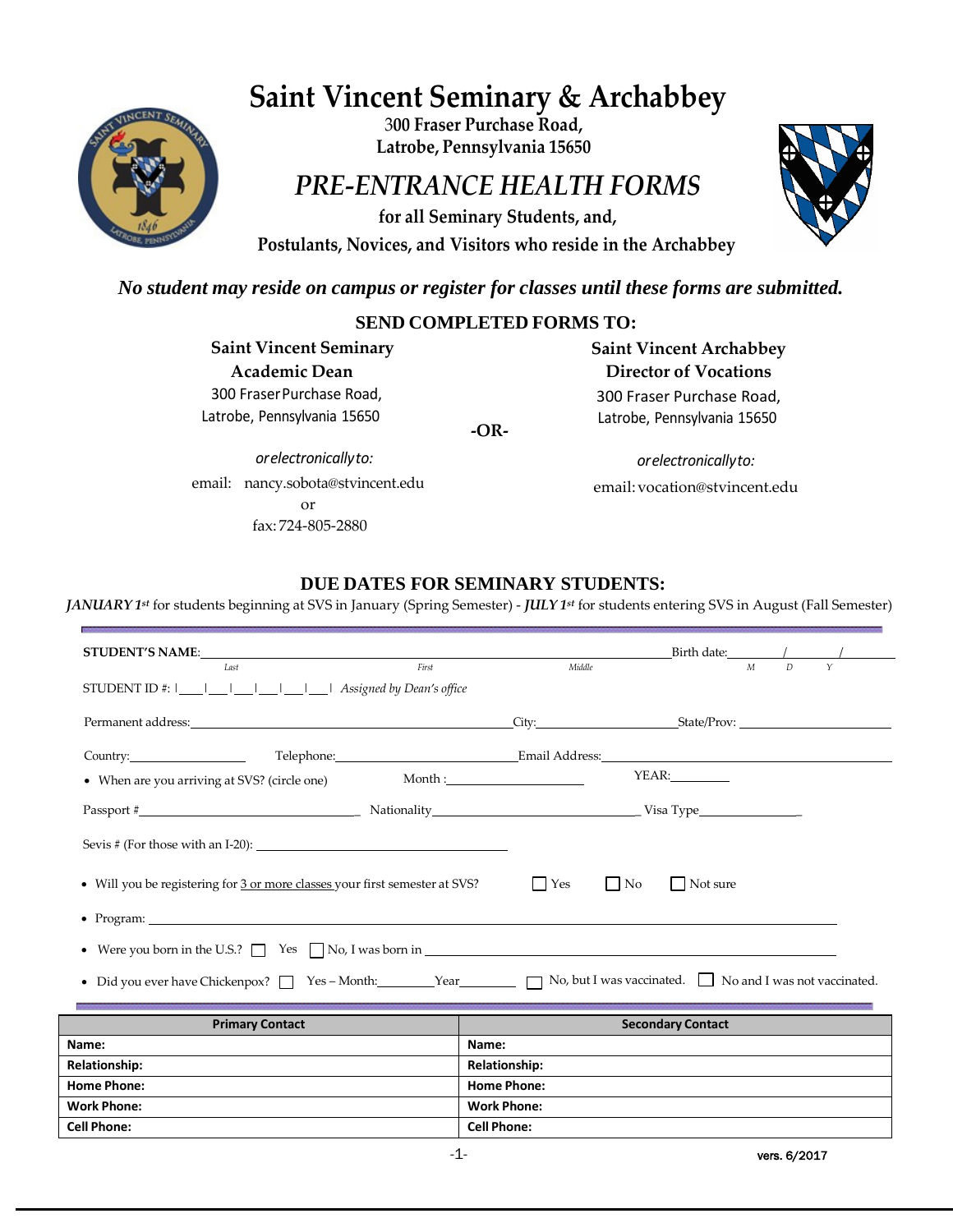

### TUBERCULOSIS (TB) SCREENING QUESTIONNAIRE

| Student, Please answer the following questions: |                                                                                                                                                                                                                     |     |                |  |  |
|-------------------------------------------------|---------------------------------------------------------------------------------------------------------------------------------------------------------------------------------------------------------------------|-----|----------------|--|--|
| 1)                                              | Have you ever had a <b>positive</b> TB test?                                                                                                                                                                        | Yes | N <sub>0</sub> |  |  |
| 2)                                              | Have you ever had close contact with persons known or suspected to have active TB disease?                                                                                                                          | Yes | No             |  |  |
| 3)                                              | Were you <b>born</b> in one of the countries listed below? If yes, please CIRCLE the country.                                                                                                                       | Yes | No             |  |  |
| 4)                                              | Have you had any <b>frequent or prolonged stays (30 days or more)</b> to one or more of the countries listed below? If yes, please<br>CHECK $\blacktriangleright$ the country/ies below.                            | Yes | No             |  |  |
| 5)                                              | Have you been a resident or employee of high-risk congregate settings (e.g., correctional facility, long-term care facility,<br>homeless shelter)?                                                                  | Yes | No             |  |  |
| 6)                                              | Have you ever been a volunteer or health-care worker who served clients who are at risk for active TB disease?                                                                                                      | Yes | No             |  |  |
| 7)                                              | Have you ever been a member of any of the following groups that may have an increased incidence of latent TB infection or<br>active TB disease: medically underserved, low-income, or abusing drugs and/or alcohol? | Yes | No             |  |  |

| Afghanistan                      | Côte d'Ivoire                | Iraq                         | Namibia                   | Solomon Islands               |
|----------------------------------|------------------------------|------------------------------|---------------------------|-------------------------------|
| Algeria                          | Congo (Democratic Republic   | Kazakhstan                   | Nauru                     | Somalia                       |
| Angola                           | of the)                      | Kenya                        | Nepal                     | South Africa                  |
| Argentina                        | Democratic People's Republic | Kiribati                     | Nicaragua                 | South Sudan                   |
| Armenia                          | of Korea                     | Korea (Democratic People's   | Niger                     | Sri Lanka                     |
| Azerbaijan                       | Democratic Republic of the   | Republic of)                 | Nigeria                   | Sudan                         |
| Bahrain                          | Congo                        | Kuwait                       | Niue                      | Suriname                      |
| Bangladesh                       | Djibouti                     | Kyrgyzstan                   | Pakistan                  | Swaziland                     |
| <b>Belarus</b>                   | Dominican Republic           | Lao People's Democratic      | Palau                     | Tajikistan                    |
| Belize                           | Ecuador                      | Republic                     | Panama                    | Tanzania (United Republic of) |
| Benin                            | El Salvador                  | Latvia                       | Papua New Guinea          | Thailand                      |
| <b>Bhutan</b>                    | <b>Equatorial Guinea</b>     | Lesotho                      | Paraguay                  | Timor-Leste                   |
| Bolivia (Plurinational State of) | Eritrea                      | Liberia                      | Peru                      | Togo                          |
| Bosnia & Herzegovina             | Estonia                      | Libya                        | Philippines               | Trinidad & Tobago             |
| <b>Botswana</b>                  | Ethiopia                     | Lithuania                    | Poland                    | Tunisia                       |
| <b>Brazil</b>                    | Fiji                         | Madagascar                   | Portugal                  | Turkey                        |
| Brunei Darussalam                | Gabon                        | Malawi                       | Oatar                     | Turkmenistan                  |
| Bulgaria                         | Gambia                       | Malaysia                     | Republic of Korea         | Tuvalu                        |
| <b>Burkina Faso</b>              | Georgia                      | Maldives                     | Republic of Moldova       | Uganda                        |
| Burundi                          | Ghana                        | Mali                         | Romania                   | Ukraine                       |
| Cabo Verde                       | Guam                         | Marshall Islands             | <b>Russian Federation</b> | Uruguay                       |
| Cambodia                         | Guatemala                    | Mauritania                   | Rwanda                    | Uzbekistan                    |
| Cameroon                         | Guinea                       | Mauritius                    | St. Vincent &             | Vanuatu                       |
| Cape Verde                       | Guinea-Bissau                | Mexico                       | The Grenadines            | Venezuela (Bolivarian         |
| Central African Republic         | Guyana                       | Micronesia (Federated States | Sao Tome & Principe       | Republic of)                  |
| Chad                             | Haiti                        | of)                          | Senegal                   | Viet Nam                      |
| China (including Taiwan)         | Honduras                     | Mongolia                     | Serbia                    | Yemen                         |
| Colombia                         | India                        | Morocco                      | Seychelles                | Zambia                        |
| Comoros                          | Indonesia                    | Mozambique                   | Sierra Leone              | Zimbabwe                      |
| Congo                            | Iran (Islamic Republic of)   | Myanmar                      | Singapore                 |                               |

Moderate to High Incidence Countries with TB incidence rates of  $\geq$  20 cases per 100,000 population in 2012. Source: World Health Organization Global Health *Observatory, Tuberculosis Incidence 2012*

If you answered YES to one or more of the above questions, Saint Vincent Seminary requires that a physician, nurse practitioner, or physician **assistant complete the Physician's Evaluation for Tuberculosis (page 3). If you answered NO to all the above questions,** *SKIP PAGE 3 and PROCEED TO PAGE 4.*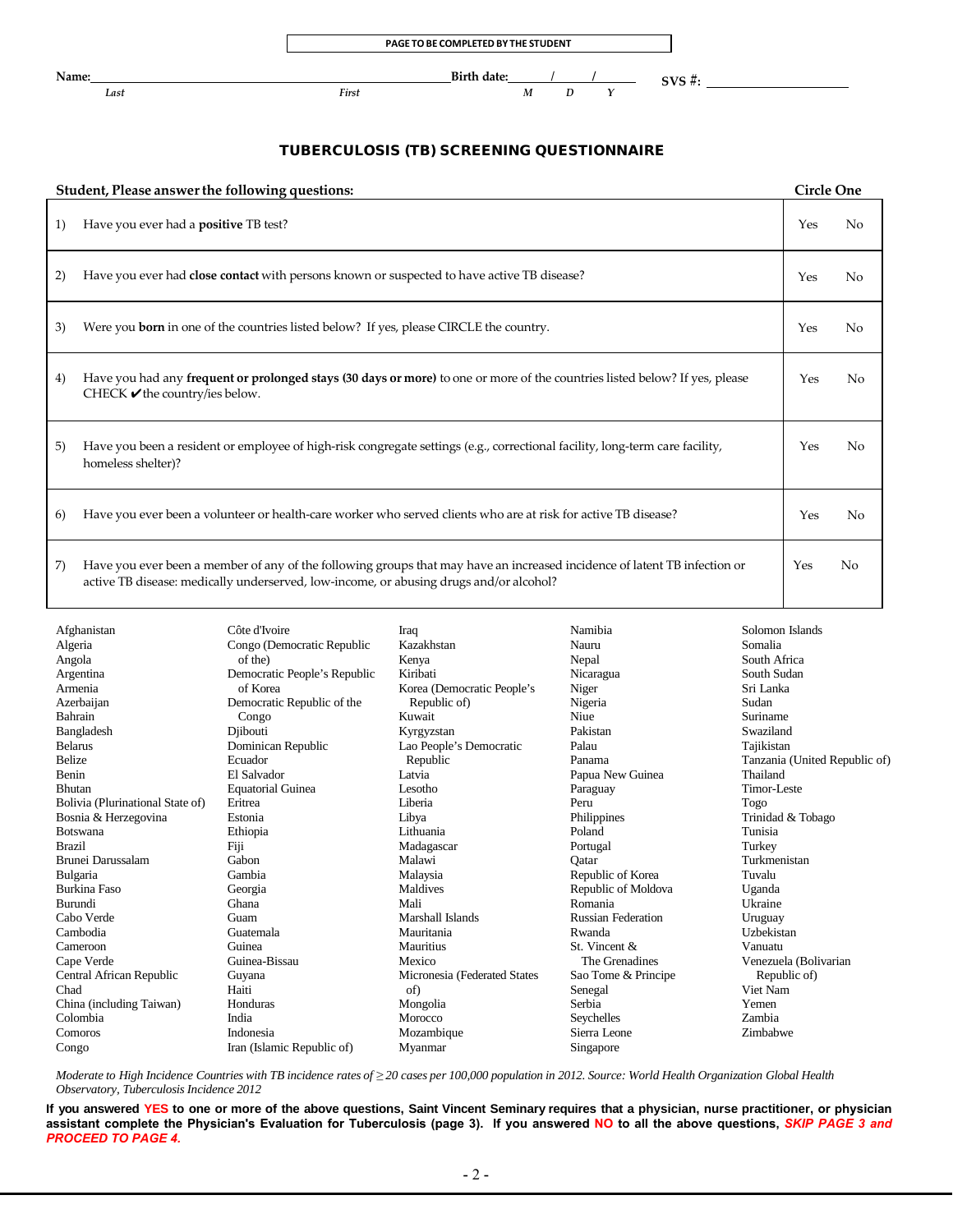#### *TO BE COMPLETED AND SIGNED BY A PHYSICIAN, PA OR NP IF PAGE 2 HAS ONE OR MORE "YES" ANSWERS.*

#### PHYSICIAN'S EVALUATION FOR TUBERCULOSIS

| Name: |                                                                                                                                                                                                                                                                         |                |                 | Birth date: $\frac{1}{M}$ $\frac{1}{D}$ $\frac{1}{Y}$ |
|-------|-------------------------------------------------------------------------------------------------------------------------------------------------------------------------------------------------------------------------------------------------------------------------|----------------|-----------------|-------------------------------------------------------|
|       | First<br>Last                                                                                                                                                                                                                                                           |                |                 |                                                       |
| 1.    | Has the student had a TB TEST in the past?                                                                                                                                                                                                                              | Yes            | No              | $\Box$ Unknown                                        |
| 2.    | Has the student had a POSITIVE TB test in the past?                                                                                                                                                                                                                     | $\Box$ Yes     | $\Box$ No       |                                                       |
|       | If YES, what test was positive: Interferon-Gamma Release Assay (IGRA)                                                                                                                                                                                                   |                |                 | □ TB skin test – Result in mm:                        |
|       | Date of Positive Test: $\frac{1}{M}$ $\frac{1}{D}$ $\frac{1}{\gamma}$                                                                                                                                                                                                   |                |                 |                                                       |
|       | Chest X-Ray Date: $\frac{1}{M}$ $\frac{1}{D}$ (Copy of Radiologist's report in ENGLISH must be attached.) Result: Normal                                                                                                                                                |                |                 | Abnormal                                              |
|       | Diagnosis: ACTIVE Tuberculosis $\Box$ Yes $\Box$ No LATENT Tuberculosis $\Box$ Yes $\Box$ No                                                                                                                                                                            |                |                 |                                                       |
|       |                                                                                                                                                                                                                                                                         |                |                 |                                                       |
| 3.    | <b>TB SYMPTOM CHECK</b>                                                                                                                                                                                                                                                 |                |                 |                                                       |
|       | Does the student have signs or symptoms of active pulmonary tuberculosis disease?                                                                                                                                                                                       |                |                 |                                                       |
|       | $\mathbf{No}$ Proceed to #4                                                                                                                                                                                                                                             |                |                 |                                                       |
|       | Check symptoms present & proceed with additional evaluation to exclude active tuberculosis disease including<br>Yes<br>tuberculin testing, chest x-ray, and sputum evaluation as indicated.                                                                             |                |                 |                                                       |
|       | Cough (especially if lasting 3 weeks or longer) with or without sputum production<br>⊔<br>Coughing up blood (hemoptysis)<br>$\Box$<br>Chest pain<br>$\Box$<br>$\Box$ Loss of appetite<br>Unexplained weight loss<br>$\Box$<br>Night sweats<br>$\Box$<br>$\Box$<br>Fever |                |                 |                                                       |
| 4.    | <b>TB TEST</b> - If no history of a Positive TB test, perform one of the following tests within 6 months before start of classes:                                                                                                                                       |                |                 |                                                       |
|       | • TB Skin Test: $\frac{1}{M}$ $\frac{1}{D}$ $\frac{1}{Y}$ TB Skin Test read: $\frac{1}{M}$ $\frac{1}{D}$ $\frac{1}{Y}$ Result in mm: Neg                                                                                                                                |                |                 | Pos                                                   |
|       | • Interferon Gamma Release Assay (IGRA): $\frac{1}{\sqrt{1-\frac{1}{n}}}\sqrt{1-\frac{1}{n}}$ Neg $\Box$ Pos $\Box$ Copy of laboratory report must be attached.                                                                                                         | $\overline{D}$ |                 |                                                       |
| 5.    | CHEST X-RAY if TB test noted above is POSITIVE. Copy of Radiologist's report in ENGLISH must be attached.                                                                                                                                                               |                |                 |                                                       |
|       | Date: $\frac{1}{M}$ $\frac{1}{N}$ Interpretation: Normal $\Box$                                                                                                                                                                                                         |                | Abnormal $\Box$ |                                                       |
|       | Diagnosis: ACTIVE Tuberculosis $\Box$ Yes $\Box$ No LATENT Tuberculosis $\Box$ Yes $\Box$ No Other:                                                                                                                                                                     |                |                 |                                                       |
|       | Not Valid unless signed and sealed:                                                                                                                                                                                                                                     |                |                 | Office Seal (required)                                |
|       |                                                                                                                                                                                                                                                                         |                |                 |                                                       |
|       |                                                                                                                                                                                                                                                                         |                |                 |                                                       |
|       |                                                                                                                                                                                                                                                                         |                |                 |                                                       |
|       |                                                                                                                                                                                                                                                                         |                |                 |                                                       |
|       |                                                                                                                                                                                                                                                                         | $-3-$          |                 |                                                       |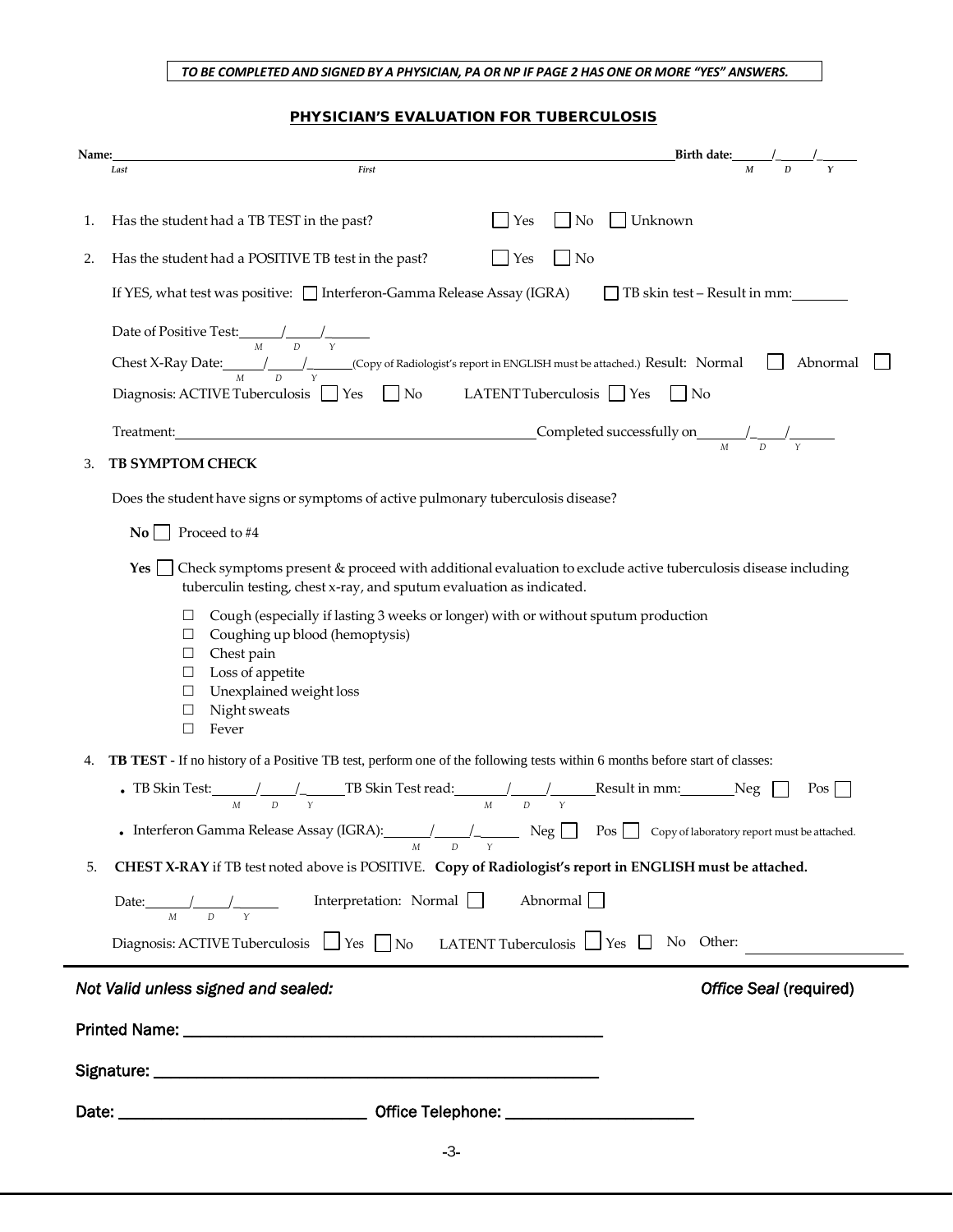# RECORD OF IMMUNIZATION

| Student<br><b>\ame</b> |      |       | date: |  |  |
|------------------------|------|-------|-------|--|--|
|                        | Last | First | IVI   |  |  |

# REQUIRED FOR ALL STUDENTS

| MEASLES, MUMPS, RUBELLA (MMR) (students born BEFORE 1957 are exempt from the MMR requirement)                                                                                                  |                                                                                                                                                                                                                                                          |           |                                                                                                                                                                                                                                                                           |  |  |  |
|------------------------------------------------------------------------------------------------------------------------------------------------------------------------------------------------|----------------------------------------------------------------------------------------------------------------------------------------------------------------------------------------------------------------------------------------------------------|-----------|---------------------------------------------------------------------------------------------------------------------------------------------------------------------------------------------------------------------------------------------------------------------------|--|--|--|
|                                                                                                                                                                                                | 2 doses of MMR VACCINE<br><b>Dose 1 RECEIVED AFTER 1968 &amp; <math>\geq</math> 12 MONTHS OF AGE:</b> $\frac{1}{M}$ $\frac{1}{D}$ $\frac{1}{Y}$<br><b>Dose 2 RECEIVED</b> ≥ 28 DAYS FROM 1 <sup>5T</sup> DOSE: $\frac{1}{M}$ $\frac{1}{D}$ $\frac{1}{Y}$ | <b>OR</b> | <b>LABORATORY PROOF OF</b><br><b>IMMUNITY</b><br>(see below)                                                                                                                                                                                                              |  |  |  |
| <b>2 doses of MEASLES VACCINE</b>                                                                                                                                                              | <b>Dose 1 RECEIVED AFTER 1968 &amp; <math>\geq</math> 12 MONTHS OF AGE:</b> $\frac{1}{M}$ $\frac{1}{D}$ $\frac{1}{Y}$<br><b>Dose 2 RECEIVED</b> ≥ 28 DAYS FROM 1 <sup>st</sup> DOSE: $\frac{M}{M}$ $\frac{1}{D}$ $\frac{1}{Y}$                           | <b>OR</b> | MEASLES Virus IgG Antibody test<br>demonstrating immunity.<br>Copy of laboratory report<br>must be attached.                                                                                                                                                              |  |  |  |
| 2 doses of MUMPS VACCINE                                                                                                                                                                       | <b>Dose 1 RECEIVED ≥ 12 MONTHS OF AGE:</b> $\frac{1}{M}$ $\frac{1}{D}$ $\frac{1}{Y}$<br><b>Dose 2 RECEIVED</b> ≥ 28 DAYS FROM 1 <sup>st</sup> DOSE: $\frac{1}{M}$ $\frac{1}{D}$ $\frac{1}{Y}$                                                            | <b>OR</b> | MUMPS Virus IgG Antibody test<br>demonstrating immunity.<br>Copy of laboratory report<br>must be attached.                                                                                                                                                                |  |  |  |
| <b>1 dose of RUBELLA VACCINE</b>                                                                                                                                                               | Dose 1 RECEIVED ≥ 12 MONTHS OF AGE:<br>$\frac{1}{M}$ D Y                                                                                                                                                                                                 | <b>OR</b> | RUBELLA Virus IgG Antibody test<br>demonstrating immunity.<br>Copy of laboratory report<br>must be attached.                                                                                                                                                              |  |  |  |
| <b>VARICELLA (Chickenpox)</b>                                                                                                                                                                  |                                                                                                                                                                                                                                                          |           |                                                                                                                                                                                                                                                                           |  |  |  |
| 2 doses of VARICELLA VACCINE                                                                                                                                                                   | <b>Dose 1 RECEIVED ≥ 12 MO OF AGE:</b> $\frac{1}{M}$ $\frac{1}{D}$ $\frac{1}{Y}$<br>Dose 2 RECEIVED ≥ 28 DAYS FROM 1ST DOSE:<br>$M_{\odot}$<br>$\gamma$<br>D                                                                                             | <b>OR</b> | History of Chickenpox Infection<br>Date: $\frac{1}{M} \frac{1}{D} \frac{1}{Y}$<br>History of injection alone is not acceptable for<br>students entering the health care field. Must<br>receive 2 doses of Varicella vaccine or provide proof<br>of immunity to Varicella. |  |  |  |
| TETANUS, DIPHTHERIA, PERTUSSIS                                                                                                                                                                 |                                                                                                                                                                                                                                                          |           |                                                                                                                                                                                                                                                                           |  |  |  |
| 1 dose of TETANUS, DIPHTHERIA, PERTUSSIS VACCINE RECEIVED ≥11 YEARS OF AGE:<br>$\gamma$<br>M<br>D<br>NOTE: Vaccination MUST include Pertussis to be acceptable. If not, revaccinate with Tdap. |                                                                                                                                                                                                                                                          |           |                                                                                                                                                                                                                                                                           |  |  |  |

*Continued on next page*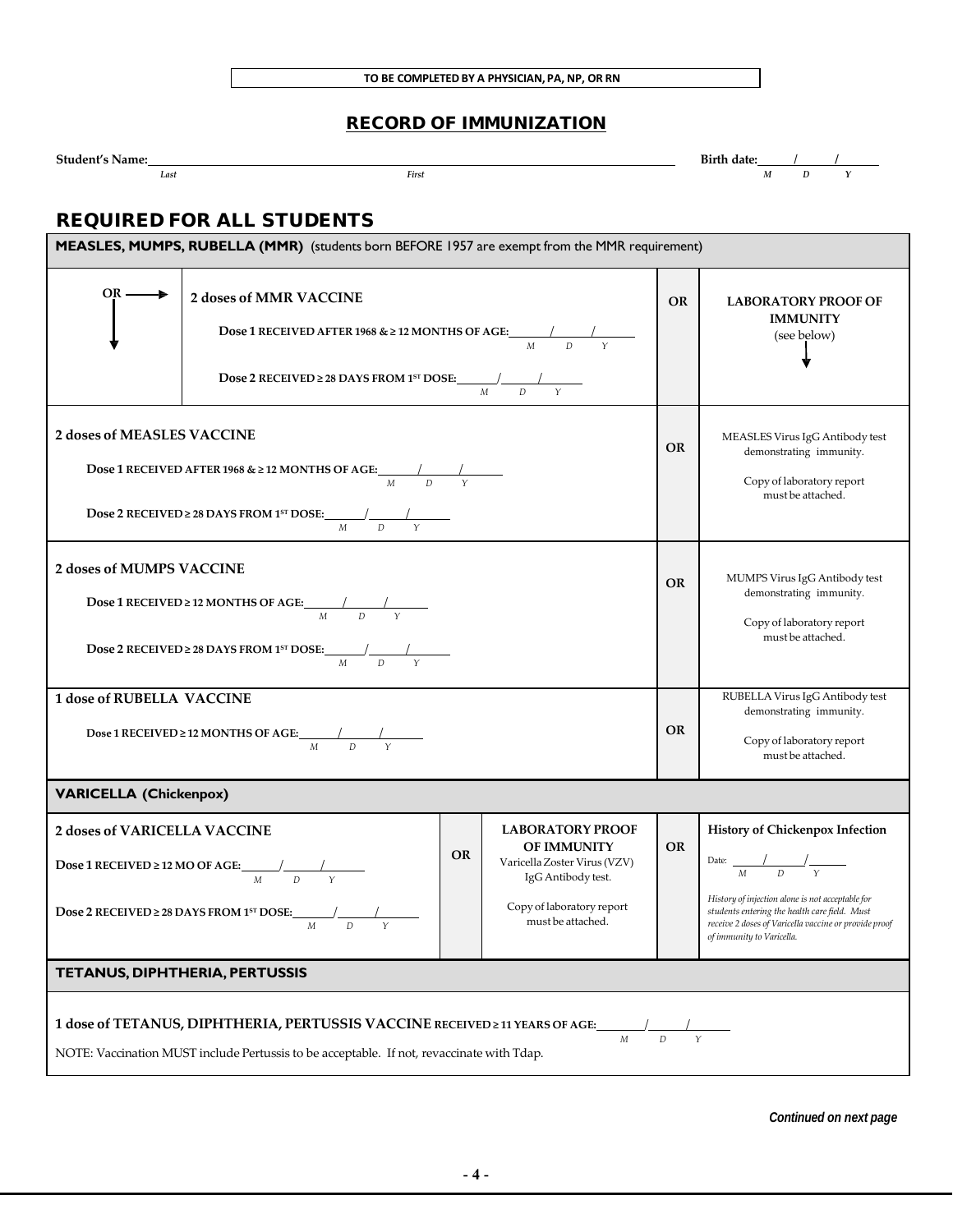#### Continued - REQUIRED FOR ALL STUDENTS

| HEPATITIS B (NOTE: If beginning vaccination series, no need to accelerate dosing. Series can be completed at SVS)                                                                                                |           |                                                                                                                                                                                                                                       |           |                                                                                                                                     |  |  |  |
|------------------------------------------------------------------------------------------------------------------------------------------------------------------------------------------------------------------|-----------|---------------------------------------------------------------------------------------------------------------------------------------------------------------------------------------------------------------------------------------|-----------|-------------------------------------------------------------------------------------------------------------------------------------|--|--|--|
| <b>3 doses of HEPATITIS B VACCINE</b><br>Dose 1:<br>$\frac{1}{\sqrt{2}}$<br>$\overline{D}$ $\gamma$<br>M<br>$Dose 2:$ / /<br>$D \qquad Y$<br>M<br>Dose 3: $\frac{1}{2}$ /<br>$\mathbf{Y}$<br>$\overline{D}$<br>M | <b>OR</b> | 3 doses of Combined HEPATITIS A &<br><b>HEPATITIS B VACCINE</b><br>Dose 1: $\frac{1}{M} \frac{1}{D} \frac{1}{Y}$<br>Dose 2: $\frac{1}{\sqrt{2}}$<br>D<br>$\mathcal{M}$<br>Dose 3: $\frac{1}{2}$ /<br>$\boldsymbol{M}$<br>$D \qquad Y$ | <b>OR</b> | <b>LABORATORY PROOF OF</b><br><b>DISEASE OR IMMUNITY TO</b><br><b>HEPATITIS B</b><br>Copy of laboratory report<br>must be attached. |  |  |  |

# REQUIRED FOR ALL STUDENTS

| MENINGOCOCCAL MENINGITIS A, C, Y, W-135                                                                         |   |  |                                                      |
|-----------------------------------------------------------------------------------------------------------------|---|--|------------------------------------------------------|
| 1 dose of Meningococcal Meningitis A, C, Y, W-135 Vaccine RECEIVED ≥ 16 YEARS OF AGE:<br>BRAND NAME of VACCINE: | М |  | NOTE: Give Booster dose if<br>received before age 16 |
|                                                                                                                 |   |  |                                                      |

# OTHER VACCINATIONS (NOT REQUIRED):

#### **MENINGOCOCCAL B (MenB) (for ages 16-23)**

Dose 1: / / *M D Y*

| <b>HEPATITIS A</b>                                                                                                                                       |                              |                                                                                              |  |  |  |  |
|----------------------------------------------------------------------------------------------------------------------------------------------------------|------------------------------|----------------------------------------------------------------------------------------------|--|--|--|--|
| Dose 1: $\frac{1}{M}$ $\frac{1}{D}$ $\frac{1}{Y}$<br>Dose 2: $\frac{1}{M}$ $\frac{1}{D}$                                                                 | $\Delta \sim 1$<br><b>OR</b> | Combined Hepatitis A & Hepatitis B Vaccine<br>(Document dates of doses on page in box above) |  |  |  |  |
| HUMAN PAPILLOMAVIRUS (HPV)                                                                                                                               |                              |                                                                                              |  |  |  |  |
| Dose 1: $\frac{1}{M}$ $\frac{1}{D}$ $\frac{1}{Y}$ Dose 2: $\frac{1}{M}$ $\frac{1}{D}$ $\frac{1}{Y}$<br>Dose 3: $\frac{1}{M}$ $\frac{1}{D}$ $\frac{1}{Y}$ |                              |                                                                                              |  |  |  |  |
| PNEUMOCOCCAL                                                                                                                                             |                              |                                                                                              |  |  |  |  |
| $\overline{\phantom{a}}$<br>$\overline{D}$<br>$\gamma$<br>$\overline{M}$                                                                                 |                              |                                                                                              |  |  |  |  |
| <b>SHINGLES VACCINE:</b><br>Date:                                                                                                                        |                              |                                                                                              |  |  |  |  |
|                                                                                                                                                          |                              |                                                                                              |  |  |  |  |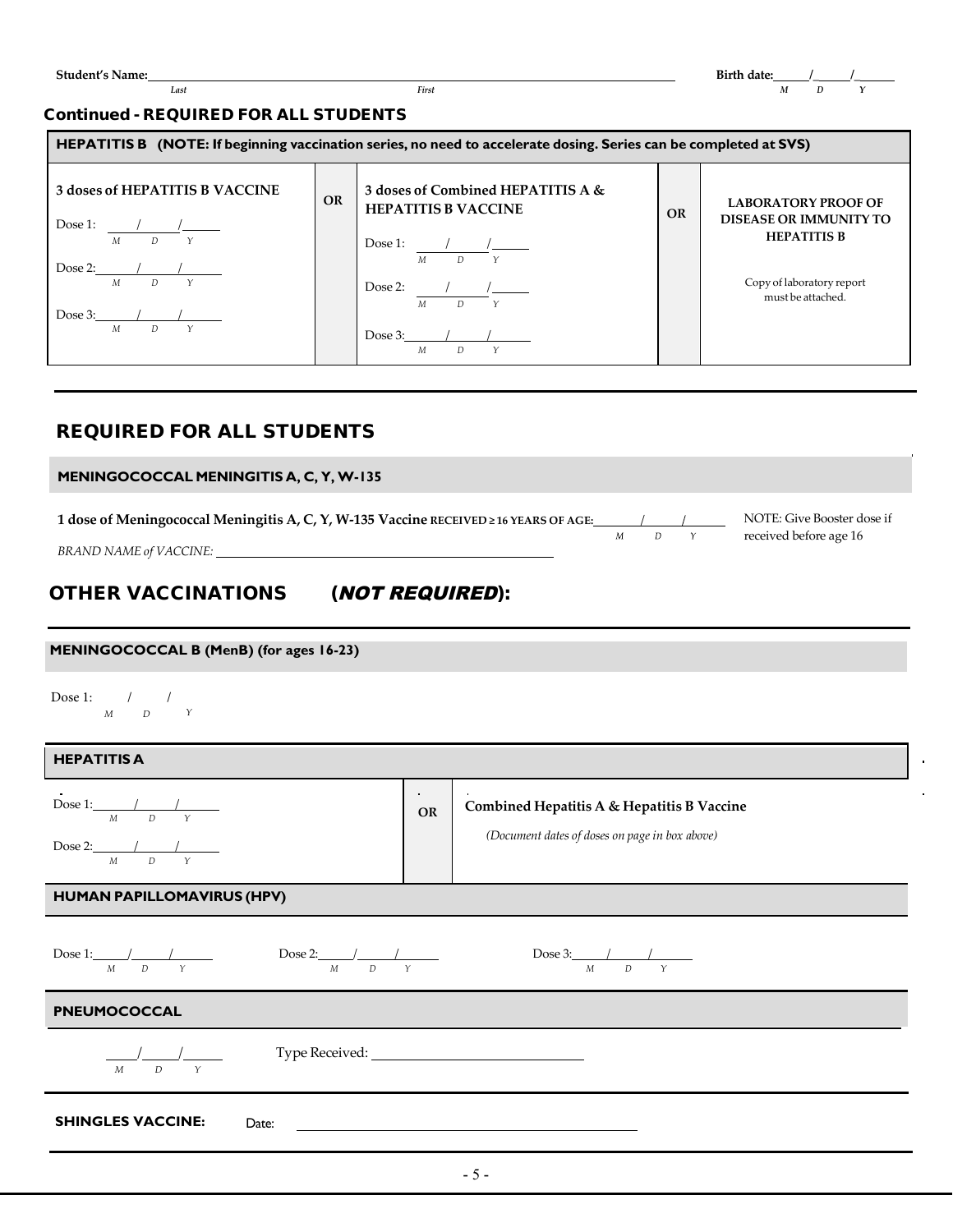|                                  | <b>YES</b> | <b>NO</b> | <b>WHEN</b> |                    |
|----------------------------------|------------|-----------|-------------|--------------------|
| <b>Scarlet Fever</b>             |            |           |             |                    |
| <b>Measles</b>                   |            |           |             |                    |
| <b>German measles</b>            |            |           |             |                    |
| <b>Mumps</b>                     |            |           |             |                    |
| <b>Chicken Pox</b>               |            |           |             |                    |
| <b>Malaria</b>                   |            |           |             |                    |
| <b>Rheumatic Fever, Heart</b>    |            |           |             |                    |
| <b>Blood Transfusion</b>         |            |           |             |                    |
|                                  |            |           |             |                    |
| Surgery(ies)                     |            |           |             | Type of:           |
|                                  |            |           |             |                    |
|                                  |            |           |             |                    |
|                                  |            |           |             |                    |
| <b>Frequent Depression</b>       |            |           |             | <b>Medication:</b> |
|                                  |            |           |             | <b>Medication:</b> |
| <b>Frequent Anxiety</b>          |            |           |             |                    |
| <b>Other Medical Conditions?</b> |            |           |             |                    |
|                                  |            |           |             |                    |
|                                  |            |           |             |                    |
|                                  |            |           |             |                    |
|                                  |            |           |             |                    |

Are there any irregularities of the following systems? If yes please describe.

|                                       | Normal | Abnormal |  |  |
|---------------------------------------|--------|----------|--|--|
| Head, ears, nose or throat            |        |          |  |  |
| <b>Eyes</b>                           |        |          |  |  |
| <b>Respiratory</b>                    |        |          |  |  |
| Cardiovascular                        |        |          |  |  |
| Gastrointestinal                      |        |          |  |  |
| Genitourinary                         |        |          |  |  |
| <b>Musculoskeletal</b>                |        |          |  |  |
| <b>Endocrine</b>                      |        |          |  |  |
| Neuropsychiatric                      |        |          |  |  |
| <b>Skin</b>                           |        |          |  |  |
| <b>Teeth</b>                          |        |          |  |  |
| Allergies to Medication, Food, Other: |        |          |  |  |

Recommendations for physical activity: Unlimited or Limited:\_\_\_\_\_\_\_\_\_\_\_\_\_\_\_\_\_\_\_\_\_\_\_\_\_\_\_\_\_\_\_\_\_\_\_\_\_\_

Current Medications:\_\_\_\_\_\_\_\_\_\_\_\_\_\_\_\_\_\_\_\_\_\_\_\_\_\_\_\_\_\_\_\_\_\_\_\_\_\_\_\_\_\_\_\_\_\_\_\_\_\_\_\_\_\_\_\_\_\_\_\_\_\_\_\_\_\_\_\_\_\_\_\_

Is the patient now under treatment for any medical or emotional condition? Yes No

Do you have any recommendations regarding the care of this student? Yes No. If "yes," what are they?

\_\_\_\_\_\_\_\_\_\_\_\_\_\_\_\_\_\_\_\_\_\_\_\_\_\_\_\_\_\_\_\_\_\_\_\_\_\_\_\_\_\_\_\_\_\_\_\_\_\_\_\_\_\_\_\_\_\_\_\_\_\_\_\_\_\_\_\_\_\_\_\_\_\_\_\_\_\_\_\_\_\_\_\_\_\_\_\_\_\_\_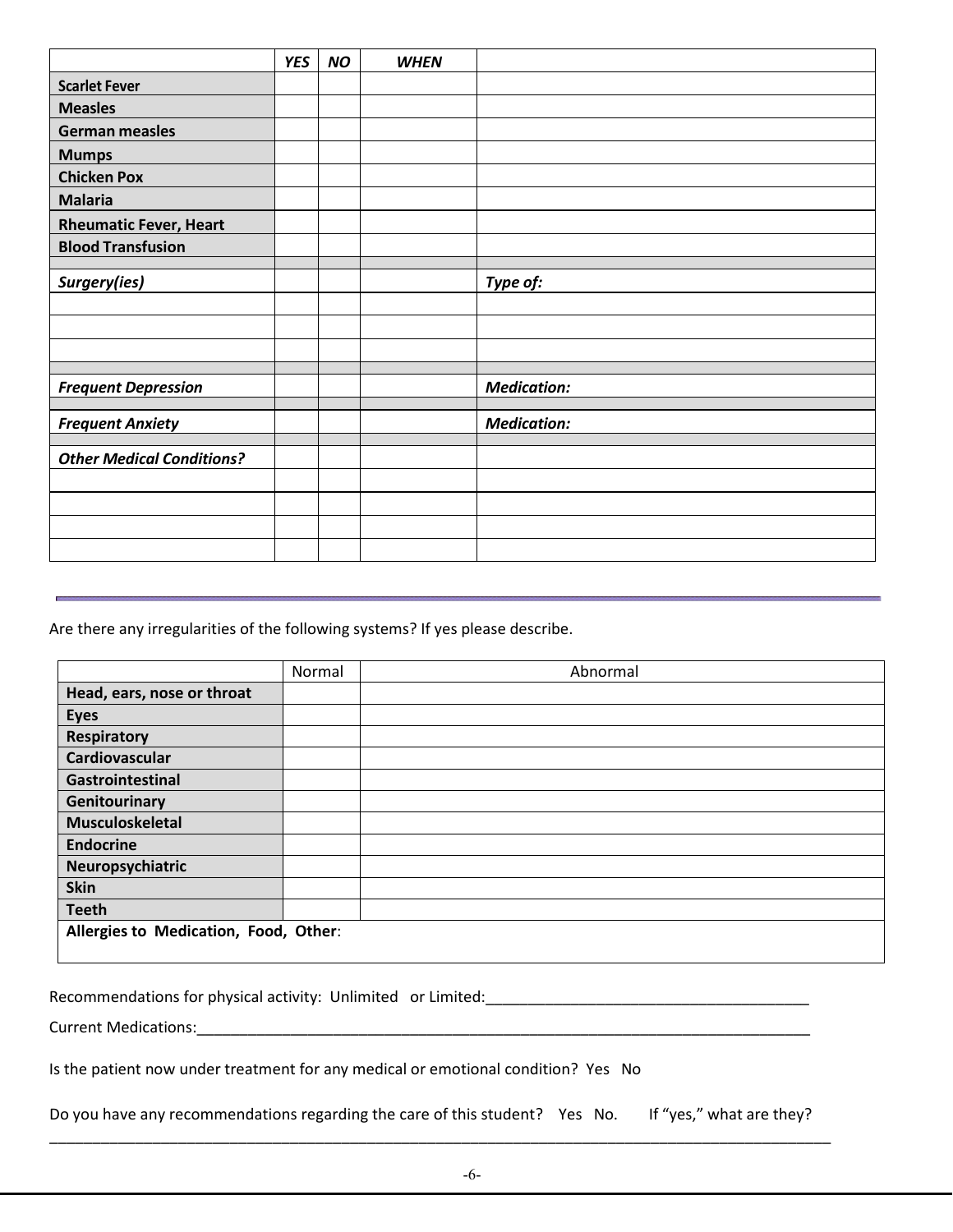| <b>Physician's Name &amp; Title:</b> | Office Stamp (Required) |
|--------------------------------------|-------------------------|
| Signature:                           |                         |
| <b>Office Telephone: (</b><br>Date:  |                         |

# *STUDENT'S or APPLICANT'S PERMISSION FOR USE:*

*I, the undersigned, have freely and knowingly supplied all information contained in this document to Saint Vincent Seminary and/or Archabbey as part of my admissions procedure to either the seminary or the monastery. I grant full permission and access to the information contained in these documents to the administration, admissions staff, infirmary, College Health Center, medicalstaff, and to the Health Care administrator of both the Seminary and the Monastery for the purposes of my admissions procedures and for my personal healthcare, insurance, and medical needs. This permission remains in effect until such time that I revoke this authorization in writing to the above named recipients, except for that information which has already been released in accordance with the authorization prior to my revocation.*

| Signature: | Date: |
|------------|-------|
| Witness:   | Date: |

# **Pennsylvania State Law and Meningitis and Meningococcal Disease**

*The Pennsylvania College and University Student Vaccination Act,* signed into law in June 2002, requires students living in campus housing in the state of Pennsylvania to be immunized against meningococcal disease or to sign a waiver that they have received detailed information on the risks associated with meningococcal disease and the availability and the effectiveness of vaccine and that they choose not to be vaccinated.

In accordance with this act Saint Vincent College and Seminary have implemented the following requirements. These requirements apply to all students living on campus, including students enrolled in campus-based residential summer programs. All students who will be living in campus housing and who are age 21 or younger *must submit proof of 1 dose* of *meningococcal conjugate vaccine* (*MCV4*) that *covers serogroups A, C, Y, and W-135 since age 16.* Students are exempt from this requirement only if there is a medical contraindication to vaccination or if religious beliefs prohibit immunization. Requests for exemption must be accompanied by a signed waiver.

Students living on campus who are over age 21 may either submit proof of vaccination since age 16 or submit the Meningococcal Immunization Waiver in accordance with the College and University Student Vaccination Act. Due to the short time frame of summer-only residential programs, students enrolled in these programs must be in compliance prior to arrival on campus.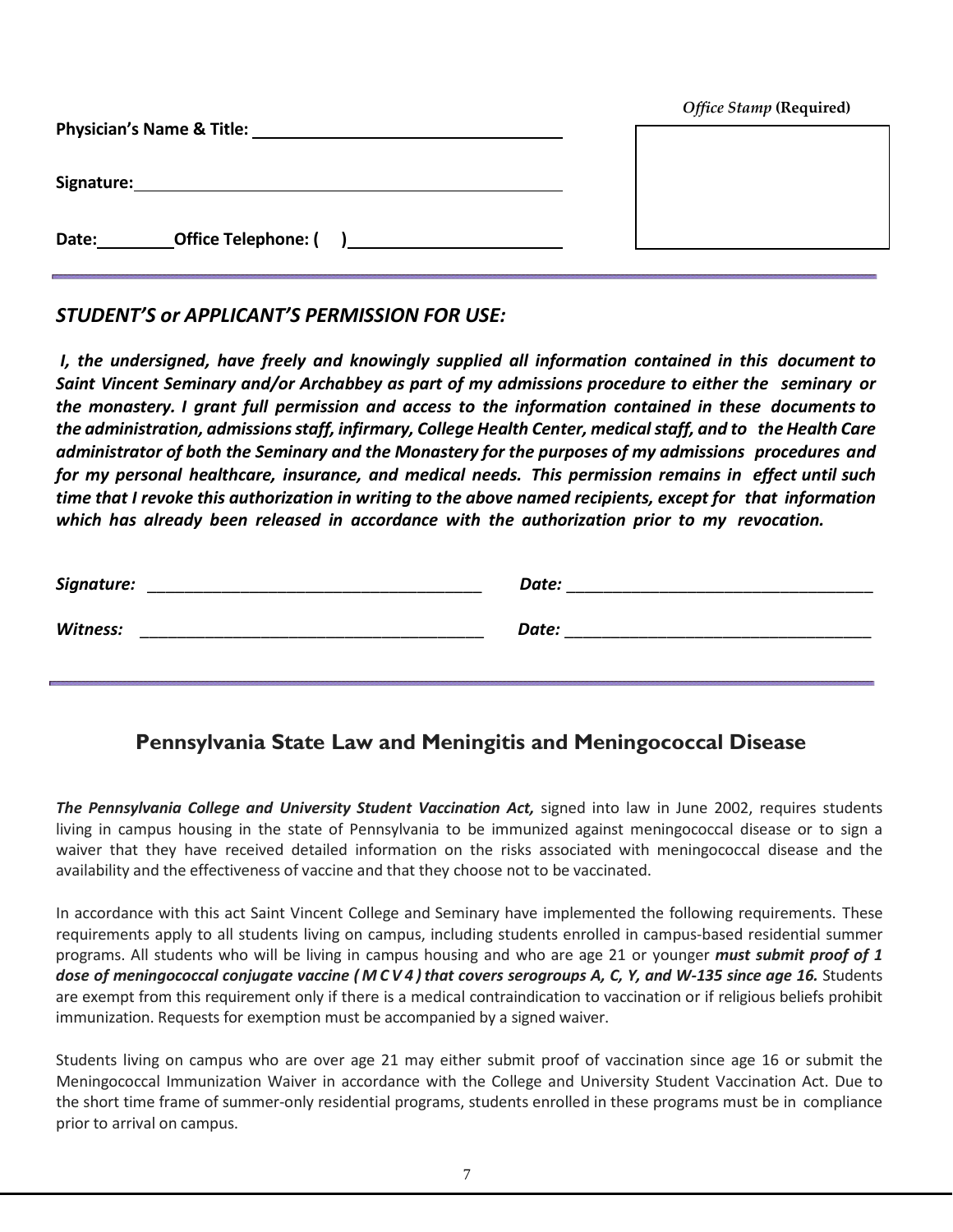Those students who are not in compliance after arrival may obtain this immunization through the College Health Center or the Monastery Infirmary (for Monastery residents) at the student's expense.

Incoming students may request a medical or religious exemption. Requests must include a signed statement from an allopathic or osteopathic physician indicating why this vaccine is medically contraindicated. Requests for religious exemption must include a detailed written statement of personal religious beliefs or a letter from clergy. All requests must include a signed Meningococcal [Immunization Waiver](http://www.vpul.upenn.edu/shs/files/meningwaiver2011.pdf) (see below).

#### *Additional information about meningococcal disease and vaccine is available at:*

- the American College Health Association [\(www.acha.org\)](http://www.acha.org/),
- Centers for Disease Control and Prevention (CDC) at <http://www.cdc.gov/meningococcal/index.html>
- Vaccine Information Statement at <http://www.cdc.gov/vaccines/hcp/vis/vis-statements/mening.html>